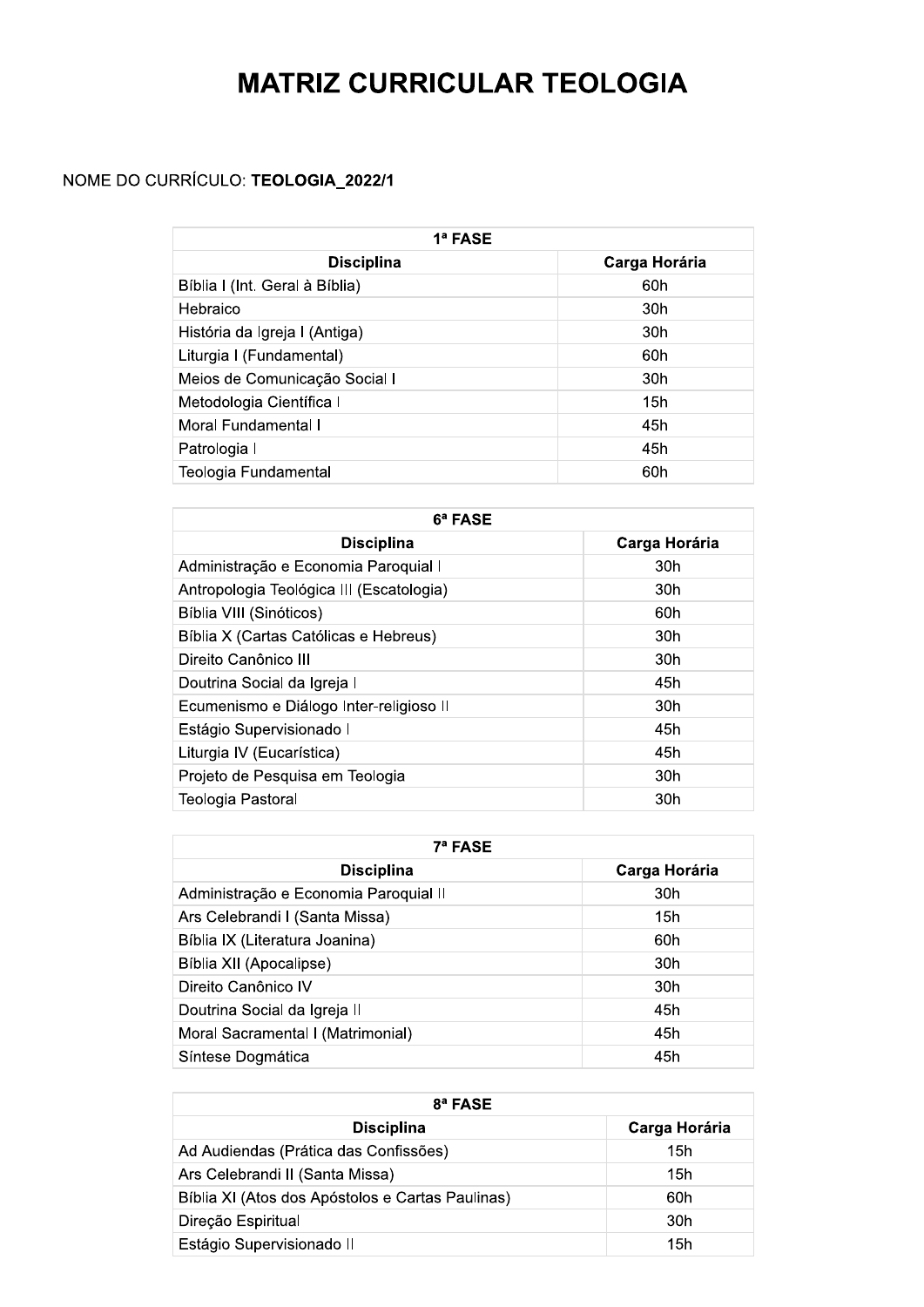| 8ª FASE                              |               |
|--------------------------------------|---------------|
| <b>Disciplina</b>                    | Carga Horária |
| Moral Especial III (Bioética)        | 45h           |
| Moral Sacramental II (Penitencial)   | 45h           |
| Síntese de Moral                     | 45h           |
| Trabalho de Conclusão de Curso (TCC) | 100h          |

| $2^a$ FASE                            |                 |  |
|---------------------------------------|-----------------|--|
| <b>Disciplina</b>                     | Carga Horária   |  |
| Antropologia Teológica I (Criação)    | 60h             |  |
| Bíblia II (Pentateuco)                | 45h             |  |
| Bíblia III (Livros Históricos I: HDt) | 45h             |  |
| História da Igreja II (Medieval)      | 30 <sub>h</sub> |  |
| Italiano                              | 30h             |  |
| Metodologia Científica II             | 15h             |  |
| Moral Fundamental II                  | 45h             |  |
| Patrologia II                         | 45h             |  |
| Trindade                              | 60h             |  |

| $3a$ FASE                                        |                 |
|--------------------------------------------------|-----------------|
| <b>Disciplina</b>                                | Carga Horária   |
| Bíblia IV (Profetas)                             | 60h             |
| Bíblia V (Livros Históricos II: Cro, Hel e Edif) | 45h             |
| Catequese                                        | 30h             |
| Cristologia I                                    | 60h             |
| Grego                                            | 30 <sub>h</sub> |
| História da Igreja III (Moderna)                 | 30 <sub>h</sub> |
| Liturgia II (Temporal)                           | 45h             |
| Moral Especial I (Virtudes Teologais e Humanas)  | 45h             |
| Pneumatologia                                    | 30h             |

| 4ª FASE                                               |               |
|-------------------------------------------------------|---------------|
| <b>Disciplina</b>                                     | Carga Horária |
| Antropologia Teológica II (Graça)                     | 45h           |
| Bíblia VI (Lit. Sapiencial)                           | 45h           |
| Direito Canônico I                                    | 60h           |
| Eclesiologia                                          | 60h           |
| História da Igreja IV (Contemporânea)                 | 30h           |
| Moral Especial II (Virtudes, Bem-aventuranças e Dons) | 45h           |
| Sacramentologia                                       | 60h           |
| Teologia Espiritual                                   | 30h           |

| $5^a$ FASE                             |               |
|----------------------------------------|---------------|
| <b>Disciplina</b>                      | Carga Horária |
| Bíblia VII (Int. ao Novo Testamento)   | 30h           |
| Direito Canônico II                    | 60h           |
| Ecumenismo e Diálogo Inter-religioso I | 30h           |
| História da Igreja V (Brasil)          | 60h           |
| Liturgia III (Sacramental)             | 30h           |
| Mariologia                             | 30h           |
| Missiologia                            | 45h           |
| Seminário Teológico                    | 30h           |